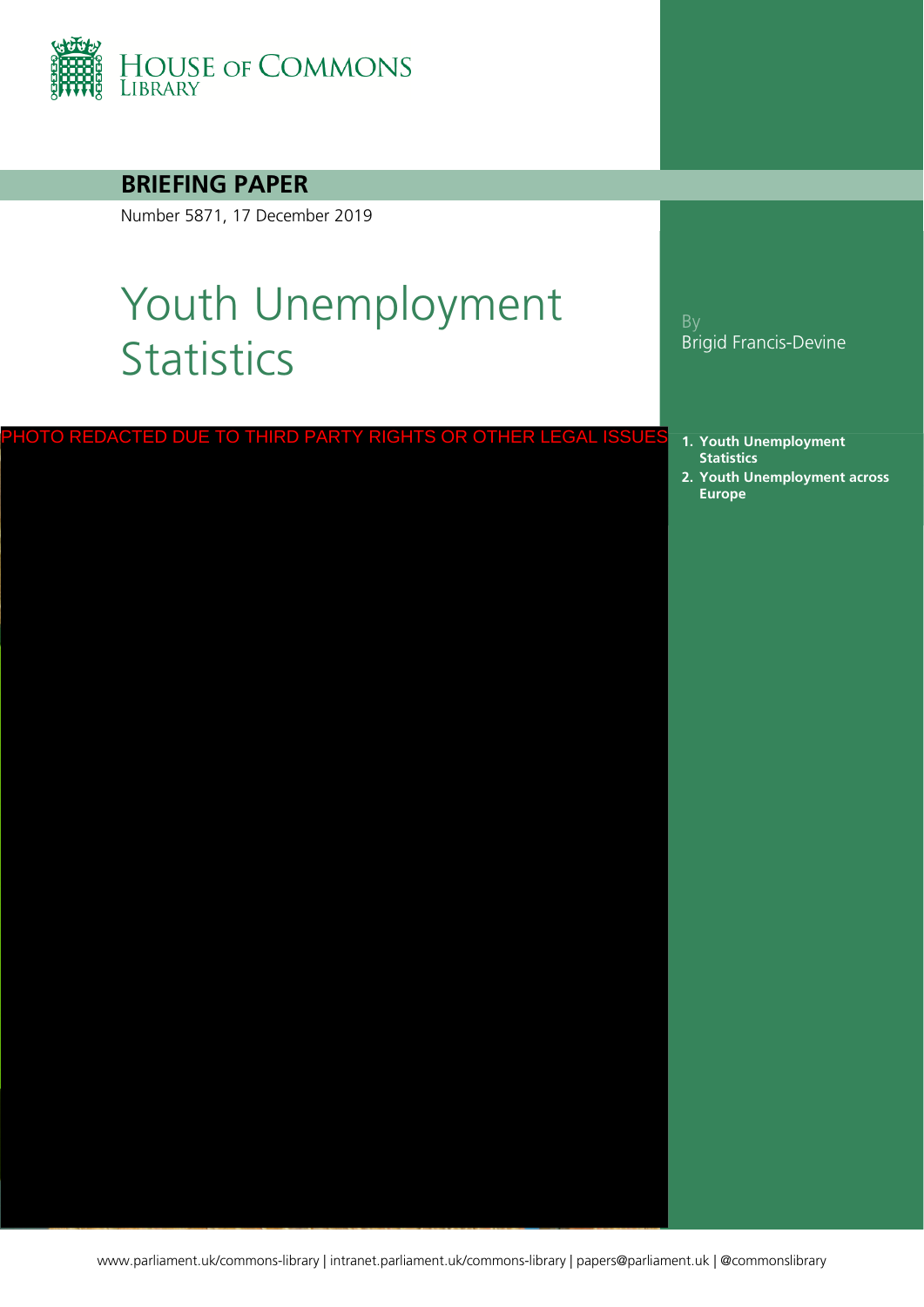# <span id="page-1-0"></span>1. Youth Unemployment Statistics

473,000 young people aged 16-24 were unemployed in August-October 2019, a decrease of 15,000 from the previous quarter and a decrease of 22,000 from the year before. By historical standards, unemployment levels for young people are very low.<sup>[1](#page-1-1)</sup>

For context, it is worth noting that the total population aged 16-24 has been declining in recent years; in the year to August-October 2019 it decreased by 76,000. The number of young people in employment also decreased by 76,000 over the same period, while the number who are economically inactive (not in or looking for work) increased by 23,000.

-76 -22 23 -76 -120 -100 -80 -60 -40 -20 0 20 40 60 Employed Unemployed Inactive All aged 16-24 **Annual change in economic activity, August - October 2019** People aged 16-24, thousands

The number of unemployed young people aged 16-24 decreased by 22,000 in the last year.

Figures are based on a survey so some of the reported changes may arise from survey error rather than 'real' changes in the levels.

The **unemployment rate** (the proportion of the economically active population who are unemployed) for 16-24 year olds was 11.2% in August-October 2019. This is down slightly from 11.4% in the previous quarter and from 11.4% a year before.

The **inactivity rate** for young people is 38.6%. Three quarters of young people who are economically inactive are in full-time education.



The youth unemployment rate was 11.2%, compared to an unemployment rate of 3.8% for the whole population.

<span id="page-1-1"></span>All data are from ONS [Labour Market Statistics bulletins](https://www.ons.gov.uk/employmentandlabourmarket/peopleinwork/employmentandemployeetypes/bulletins/uklabourmarket/previousReleases) and are seasonally adjusted.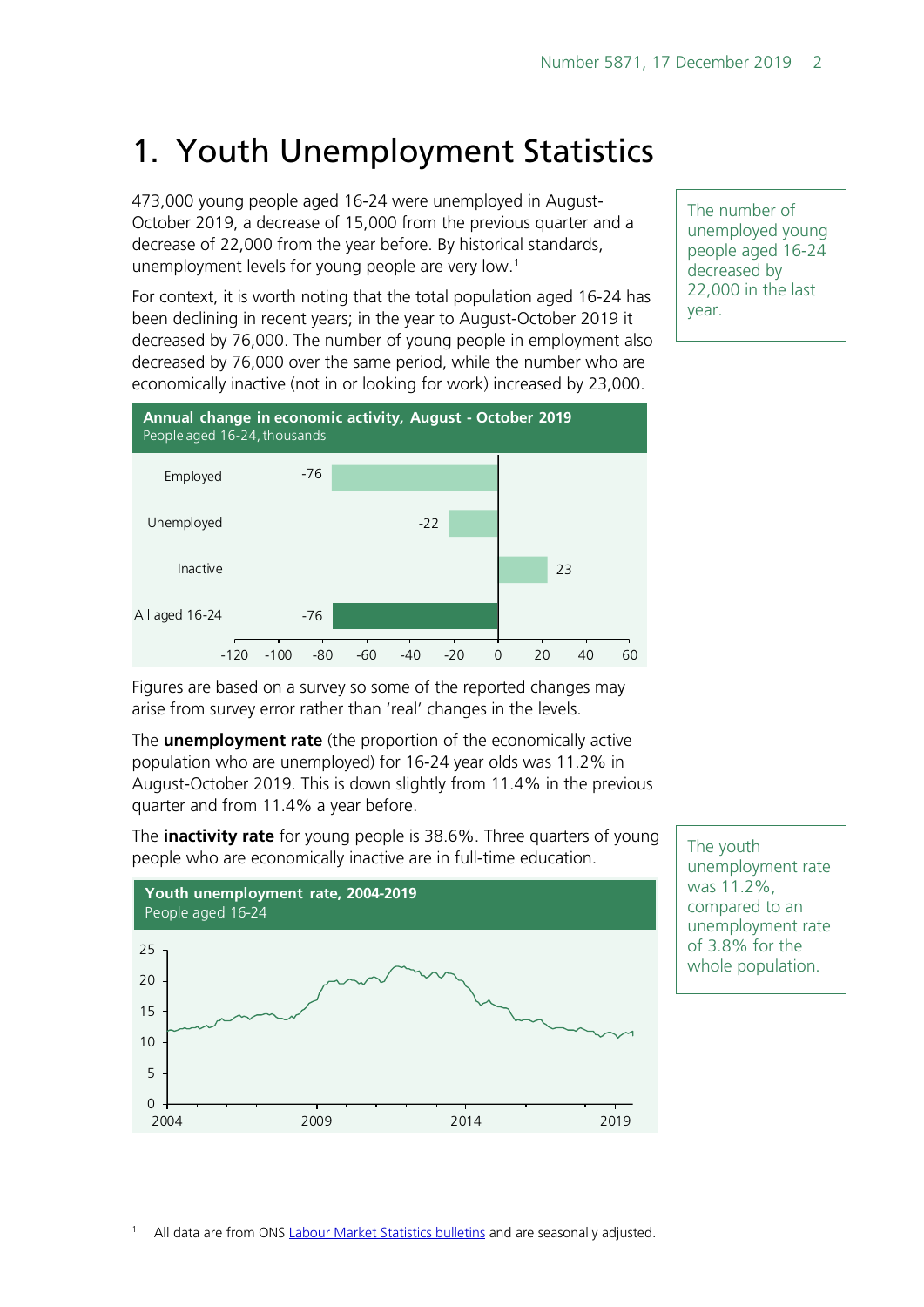# Unemployment and education status

127,000 unemployed young people were in full-time education (27% of all unemployed young people) in August-October 2019, a decrease of 17,000 from the previous quarter and a decrease of 45,000 from a year before.

Excluding those in full-time education, 346,000 people aged 16-24 were unemployed. This is little changed from the previous quarter and an increase of 23,000 from a year before.

The unemployment rate for 16-24 year olds in full-time education was 13.0%, down from 16.1% a year before.

For those not in full-time education, the unemployment rate was 10.6%, up from 9.9% a year before.



#### 27% of unemployed young people are in full-time education.

# Unemployment by age

386,000 18-24 year olds were unemployed, while 1.70 million were economically inactive. 3.41 million were in work. The unemployment rate for people aged 18-24 was 10.2% in August-October 2019, at the same level as a year before.

87,000 16-17 year olds were unemployed (65% of whom were in fulltime education), while 965,000 were economically inactive and 348,000 were in work.<sup>[2](#page-2-0)</sup>

# Long term youth unemployment

65,000 people aged 16-24 had been unemployed for **over 12 months** in August-October 2019. This was 14% of unemployed 16-24 year olds.

#### Men and women

278,000 men aged 16-24 were unemployed in August-October 2019, a small decrease from a year ago. The unemployment rate for men of this age was 12.6%, up from 12.5% a year before.

195,000 women aged 16-24 were unemployed, little change from a year before. The unemployment rate for women aged 16-24 was 9.6%, compared to 10.2% a year before.

The fall in youth unemployment over the past year was due to a rise among men.

<span id="page-2-0"></span>The estimates for 16-17 year olds are more volatile than those for 18-24 year olds, since they are based on a smaller number of survey responses.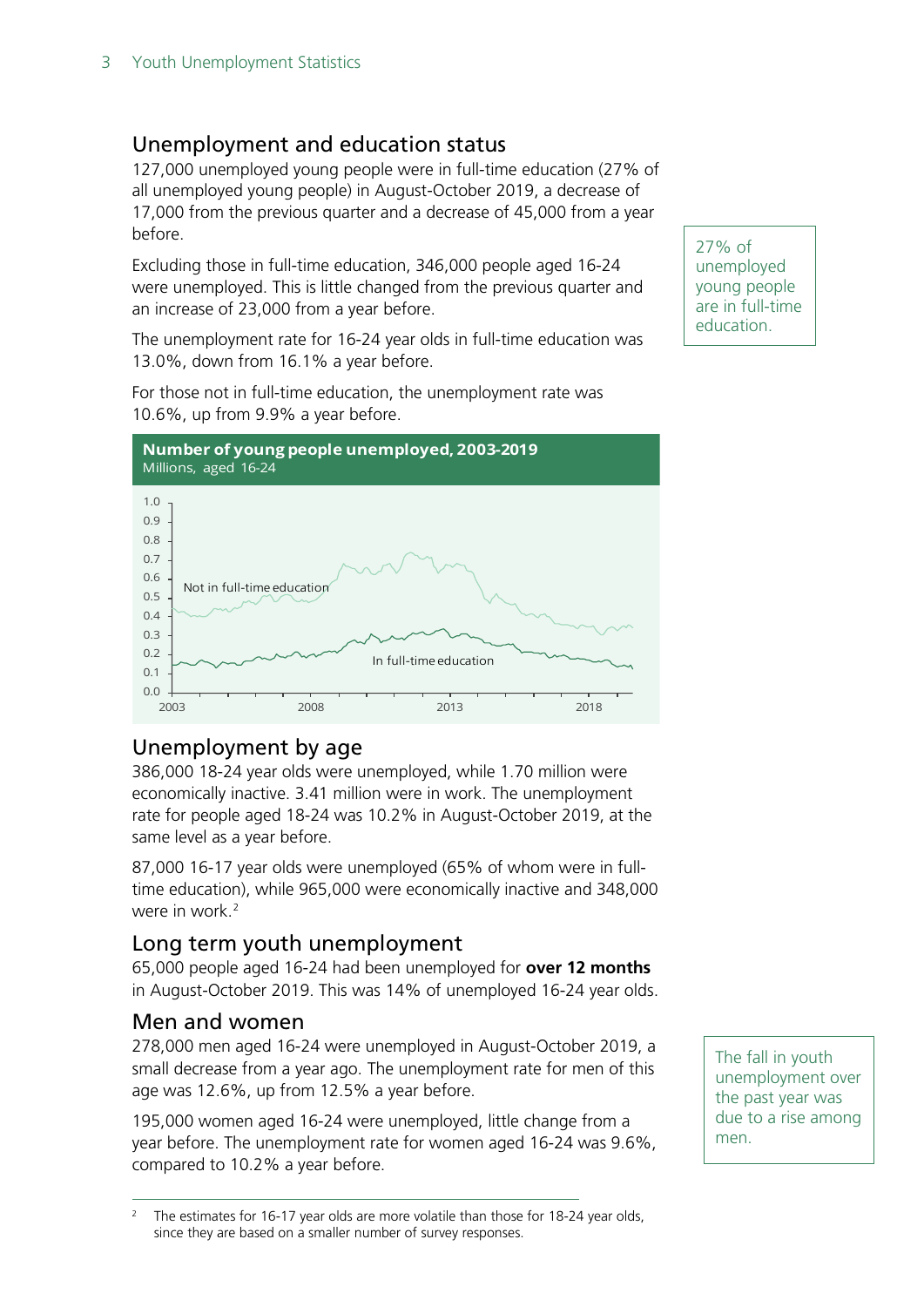# <span id="page-3-0"></span>2. Youth Unemployment across Europe

The chart below shows the youth unemployment rate across European Union countries. Figures are published by Eurostat (the EU's statistical authority) and therefore may differ from what is published elsewhere in this briefing.

Greece had the highest rate of youth unemployment in April-June 2019 at 33.0%. Germany had the lowest youth unemployment rate at 5.7%.



The UK youth unemployment rate was 11.2%, compared to 14.3% for the European Union as a whole.

Notes: Seasonally adjusted. Rate refers to the percentage of economically active young people aged 15-24 who are unemployed (16-24 year olds in UK, Italy and Spain). Source: Eurostat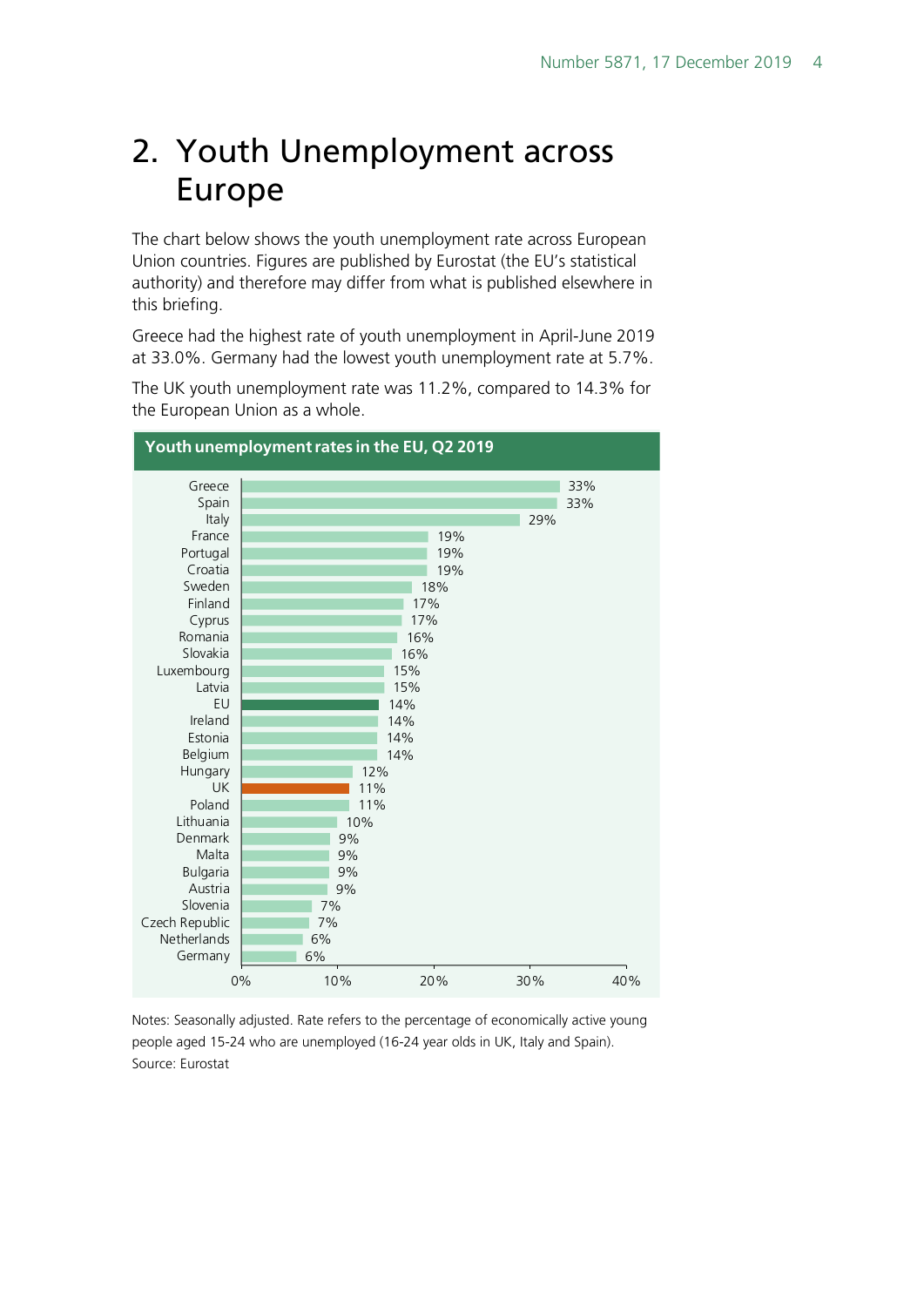## Recent trend in youth unemployment in the EU

The UK's youth unemployment rate has consistently been lower than the rate across the EU as a whole.

Since 2013, the youth unemployment rate has been on a downward trend in both the UK and for the EU as a whole. However, in April-June 2019, there was a slight increase of the UK unemployment rate from the last quarter. There was little change for the EU unemployment rate over the same period.

The youth unemployment rate fell by 5.5% points in the UK between April-June 2014 and April-June 2019, compared to a decrease of 8.0% points for the EU.



Notes: Seasonally adjusted. Rate refers to the percentage of economically active young people aged 15-24 who are unemployed (16-24 year olds in UK, Italy and Spain). Source: Eurostat

Cover page image copyright: [Job Centre Plus](https://www.flickr.com/photos/richardmckeever/2901665402/) by [Richard McKeever.](https://www.flickr.com/photos/richardmckeever/2901665402/) Licensed under CC [BY 2.0](https://creativecommons.org/licenses/by-nc/2.0/) / image cropped.